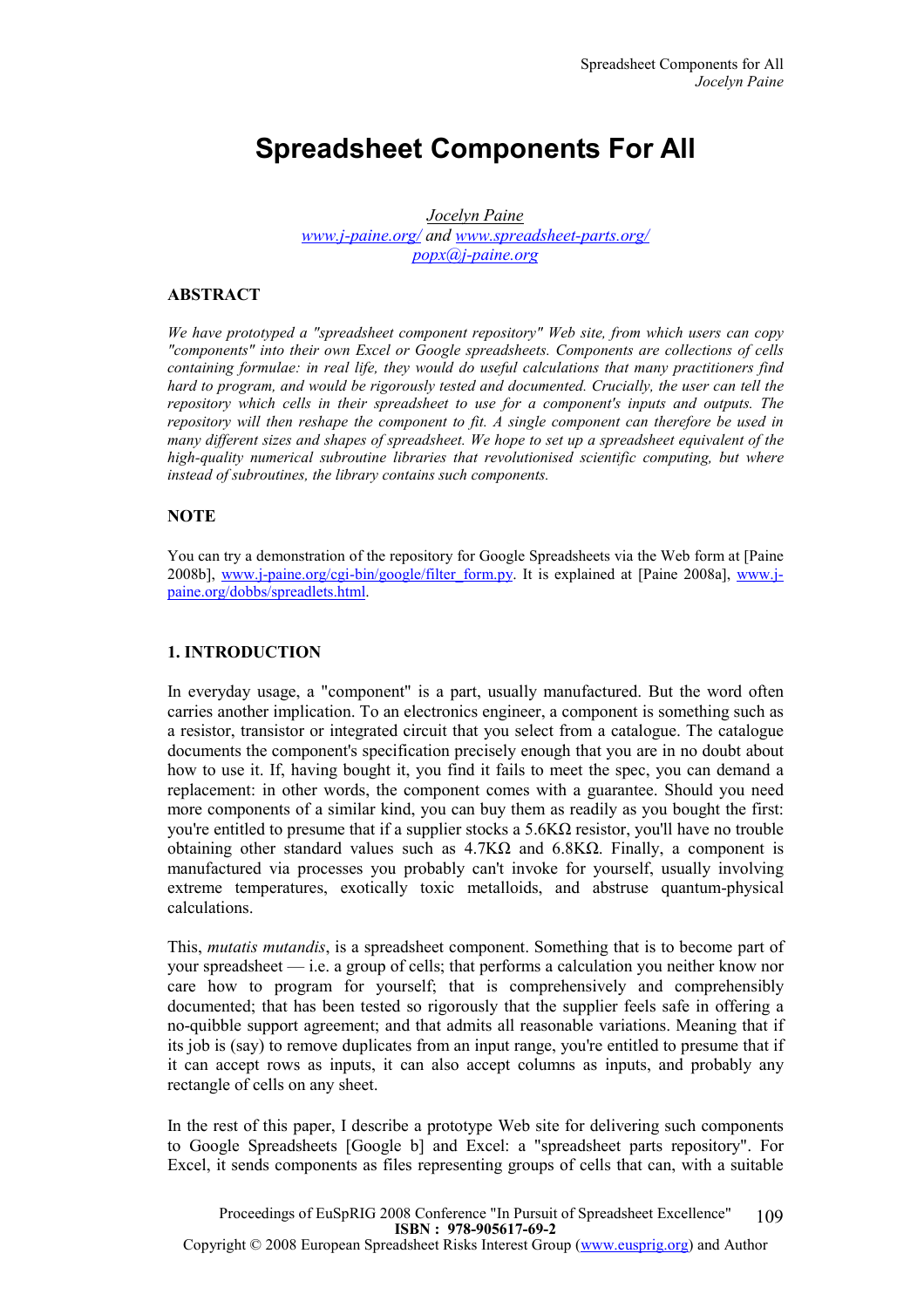VBA (Visual Basic for Applications) program, be copied into your Excel spreadsheet. For Google Spreadsheets, you identify your spreadsheet by filling in your Google Docs details and the spreadsheet name in a form. The repository will then copy the cell groups directly into that spreadsheet. You can try this via the form at [Paine 2008b].

Crucial is that although the repository sends components as groups of cells, it does not store them as such groups. Instead, it stores them as "templates", implemented in the Excelsior spreadsheet-generator language I describe in Sections 2.2 and 2.3. From these, it can generate many differently-shaped cell groups. This means that you can tell the repository which cells in your spreadsheet to use as a component's inputs and outputs. It will then apply this information to the appropriate template, in effect reshaping it to fit.

As far as I know, the Web-based repository I describe in this paper is the first such system. There are many other programs and utilities for generating Excel files, but none appear to have been used to deliver components in the way I propose. Probably the most important task remaining is to discover what components are most likely to benefit Excel users; and then, of course, to implement them. Then, I hope, the repository will do for spreadsheeting what high-quality numerical subroutine libraries such as the Numerical Algorithms Group [NAG] did for scientific computing. I also hope it will be possible to find permanent funding so that the repository will be free for all users.

#### 1.1 Content of this paper

The next section gives background on the nature of components. Section 3 describes how the prototype Web site was implemented. Section 4 is a brief evaluation. Section 5 proposes future lines of study and implementation. Section 6 is a brief conclusion. Section 7 lists references and links. The Appendices contain technical material that may not interest all readers: examples of Excelsior for specifying and documenting components. Appendix 1 lists the Excelsior source of the component described in Section 2. Appendix 2 is a longer example showing how an unusual spreadsheet, one that generates science-fiction plots, can be specified and documented. The point is to show Excelsior-style documentation at work on a task that almost all readers will find unfamiliar. If the documentation makes it clear to you, the appendix will have helped to show that Excelsior is a viable documentation tool. Appendix 3 explains just enough of the Excelsior language for you to make sense of Appendices 1 and 2.

#### 2. BACKGROUND

In this section, I explain what I mean by "spreadsheet component" (Section 2.1); how they would be used (Section 2.2); and how the repository stores them (Section 2.3).

#### 2.1 What do I mean by "spreadsheet component"?

In the Introduction, I talked in very general terms about components. It's now time to examine the idea in more detail, and I shall describe what a typical component might look like, why it's the kind of thing worth making available, and why users might find it hard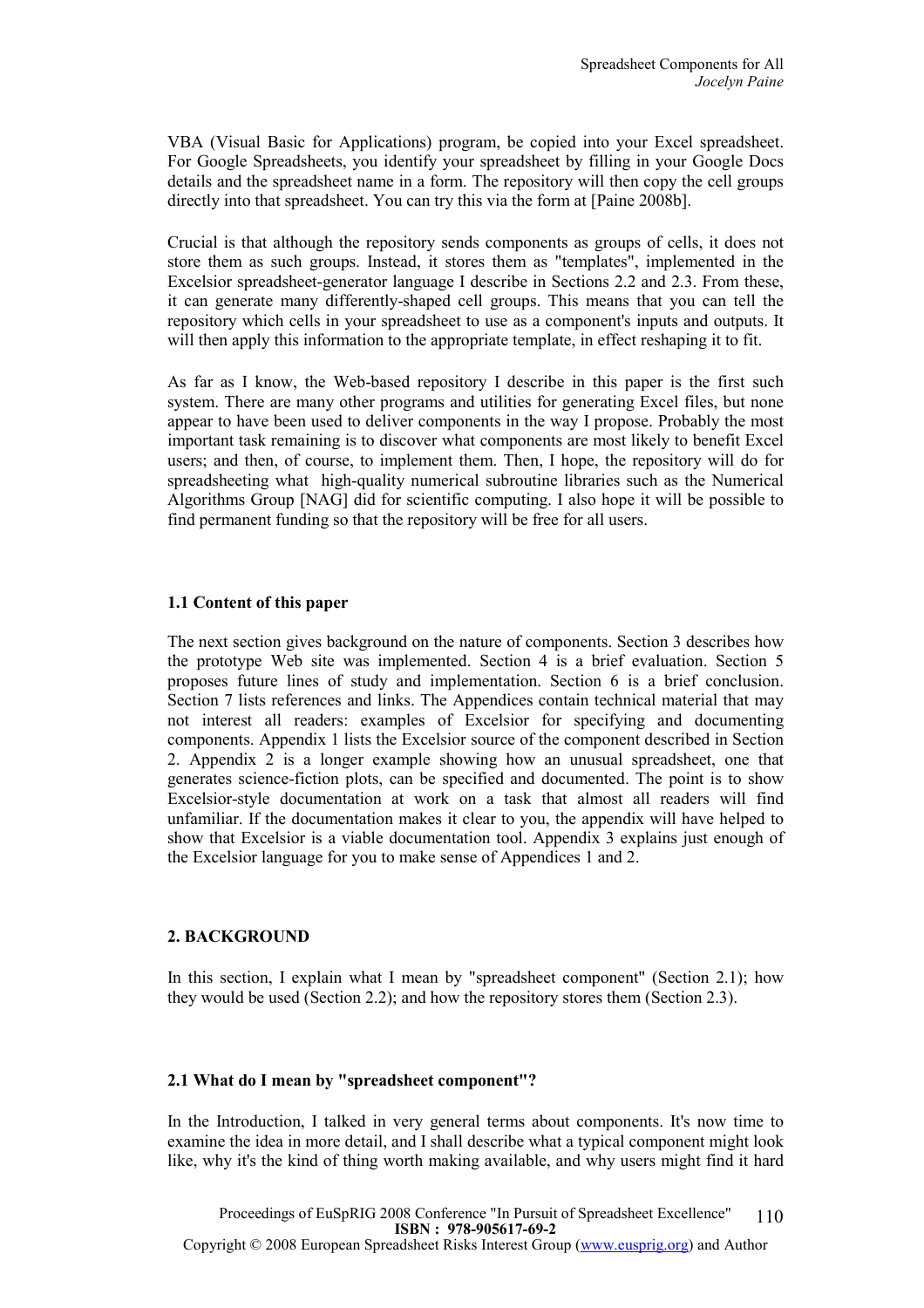to program for themselves. As my example, I'll use a component for filtering elements out of tables, which I needed recently for creating dropdown menus.

Last year, I worked on a spreadsheet for modelling the finances of urban regeneration projects. These projects entailed building houses and flats, and users had to be able to input lists of dwelling types. Later on, the spreadsheet had to generate dropdown menus from these lists. Now, Excel allows a dropdown menu to take its options from a cell range. So, for instance, you can put in cell C7 of a sheet, a dropdown that takes its options from cells A1:A3 of the sheet. If these happen to contain the strings "House", "Flat" and "Bungalow", then the dropdown will display "House", "Flat" and "Bungalow" as options. We tried doing this with our spreadsheet, by associating the category names table with the dropdown. The problem was that because of how the tables were organised, some cells in the table were blank. This meant some of the options on the menu also became blank, which looked ugly and confused users. So we needed a way to remove these blanks, copying the remaining non-blank cells into a new table from which the dropdown would take its options.

The spreadsheet below illustrates almost this, except that to show the idea generalised to other patterns, it actually removes cells that don't start with X. Should you want to try it yourself, it is linked from [Paine 2007c]. This also links to the original of the component documentation displayed in Appendix 1.

| elements to search | the<br>index   | matching<br>elements |
|--------------------|----------------|----------------------|
| Not X              | $\overline{2}$ | X                    |
| $\mathsf{X}$       | 5              | X <sub>2</sub>       |
| Not X              | 10             | <b>X4</b>            |
| Not X              | 11             | X5                   |
| X <sub>2</sub>     | $-1$           |                      |
| Not X              | $-1$           |                      |
| Not X              | $-1$           |                      |
| Not X              | $-1$           |                      |
|                    | $-1$           |                      |
| X4                 | $-1$           |                      |
| X5                 | $-1$           |                      |
| Not X              | $-1$           |                      |
| Not X              | $-1$           |                      |

The first two rows are text. The rest of column A is a is a table from which we want to copy all cells starting with X to column C, closing up gaps. In Excel, you can find such cells by a formula such as match( $"X^*"$ , A3:A15, 0), the star being a wildcard. This is why the text in the first row talks about  $X^*$ . Column B is a working table. The first cell of the table, B3, is the offset of the first cell in column A starting with an X, 2. (I.e. cell A4.)

## This is an example of the filter part that removes all strings that do not match a specified pattern. In this example, the pattern is  $X^*$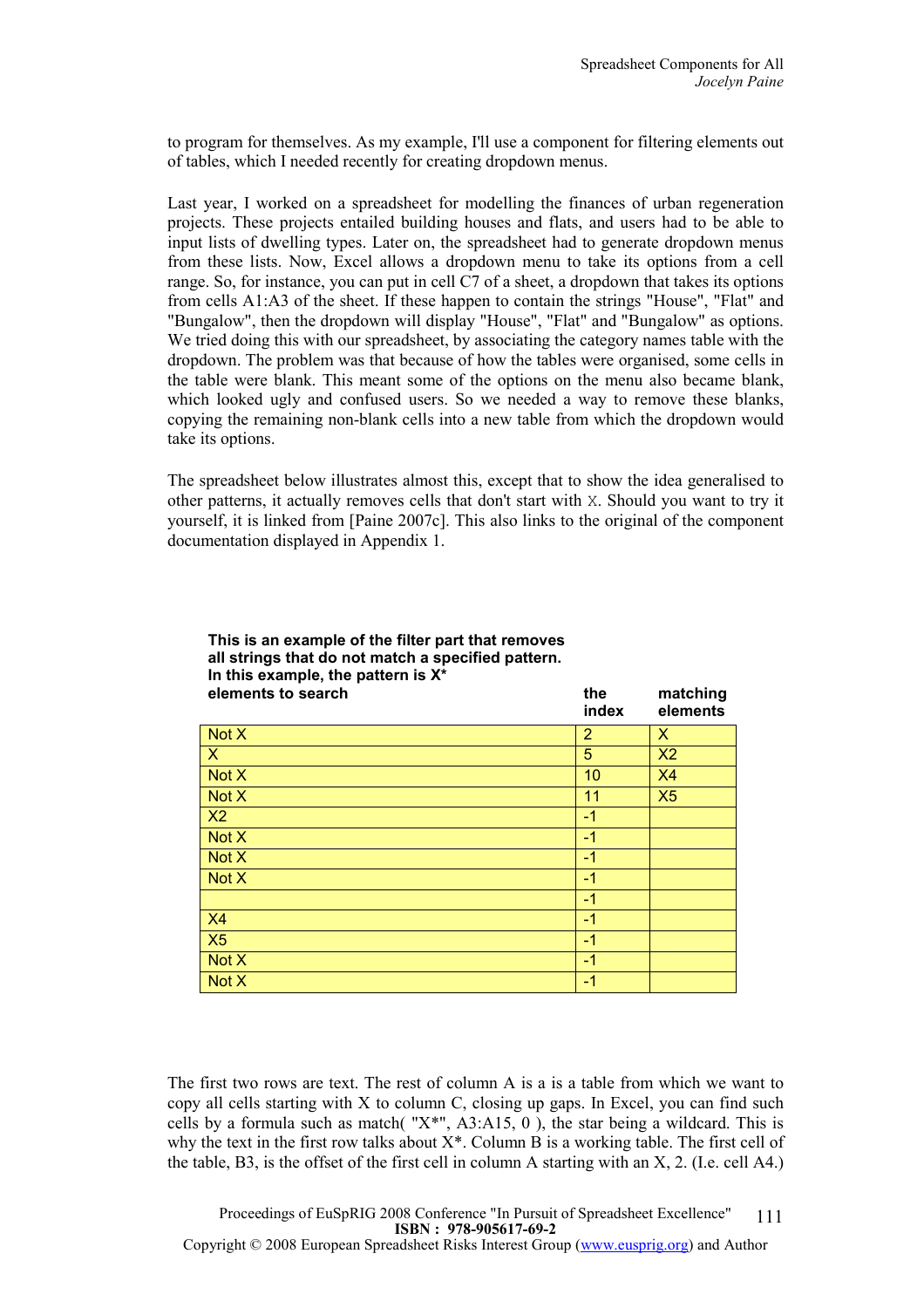The second cell of the table, B4, is the offset of the first cell starting with an X, 5. (I.e. cell A7.) The third cell of the table, B5, is the offset of the third cell starting with an X, 10. (I.e. cell A12.) And so on. The -1's indicate that there are no more such cells.

Now, it is possible to program this in Excel, without having to drop into VBA — which for various reasons, we didn't want to do. However, it is not easy. In the next paragraph, I'll explain a little why, so you have one example of why some components are hard to do in Excel.

Technically speaking, the natural way to program this is to use a technique called recursion, as so:

Dear Excel,

 this is how to remove blank cells from location i of table In onwards, putting the non-blank ones into table Out at location o onwards:

1. If the cell at location i of In is blank, remove blank cells from location i+1 of table In onwards, putting the non-blank ones into table Out at location o onwards. 2. If the cell at location i of In is not blank, copy it to location o of table Out. Then remove blank cells from location i<sup>+1</sup> of table In onwards, putting the nonblank ones into table Out at location o+1 onwards.

3. If there are no more cells at or after location i of In, stop.

This is a terribly familiar style of programming if you are a computer scientist: recursion is then something you'll have been taught in your first term, if not first week. However, if you're an Excel developer (unless perhaps you learnt programming in some other language first), it probably isn't. Recursion is normally used when defining functions; but Excel doesn't let you define functions (except in VBA). Even if it did, it's not good at data structures, and probably wouldn't have a notation for talking about tables and table segments in the way needed to translate the above rules.

#### 2.2 How are spreadsheet components used?

I've explained why something might be worth regarding as a component. How should it be used? If you inspect the formulae in the Web copy of the spreadsheet above, linked from [Paine 2007c], you will see that there is nothing special about where the three tables are. We could write a similar spreadsheet with the "elements to search" table in column E instead of A, or column AJ, or even arranged along a row. We could put the "matching elements" table in column X, or row 19 of this sheet, or row 6 of any other sheet. Whatever the tables' relative positions and orientations, the formulae follow the same scheme.

Similarly, they follow the same scheme no matter how large the "elements to search" table.

What we need, therefore, is a way to encode this scheme in a way independent of the tables' sizes, orientations, and relative positions; and then to enable a user to take this encoding. And we need a way for a user to tell this encoding where in *their* spreadsheet the "elements to search" table (i.e. the inputs) is, and where the "matching elements" table (i.e. the outputs) is. Also to tell it whether the tables run horizontally or vertically, and how big they are. We can then substitute these values into the scheme, and obtain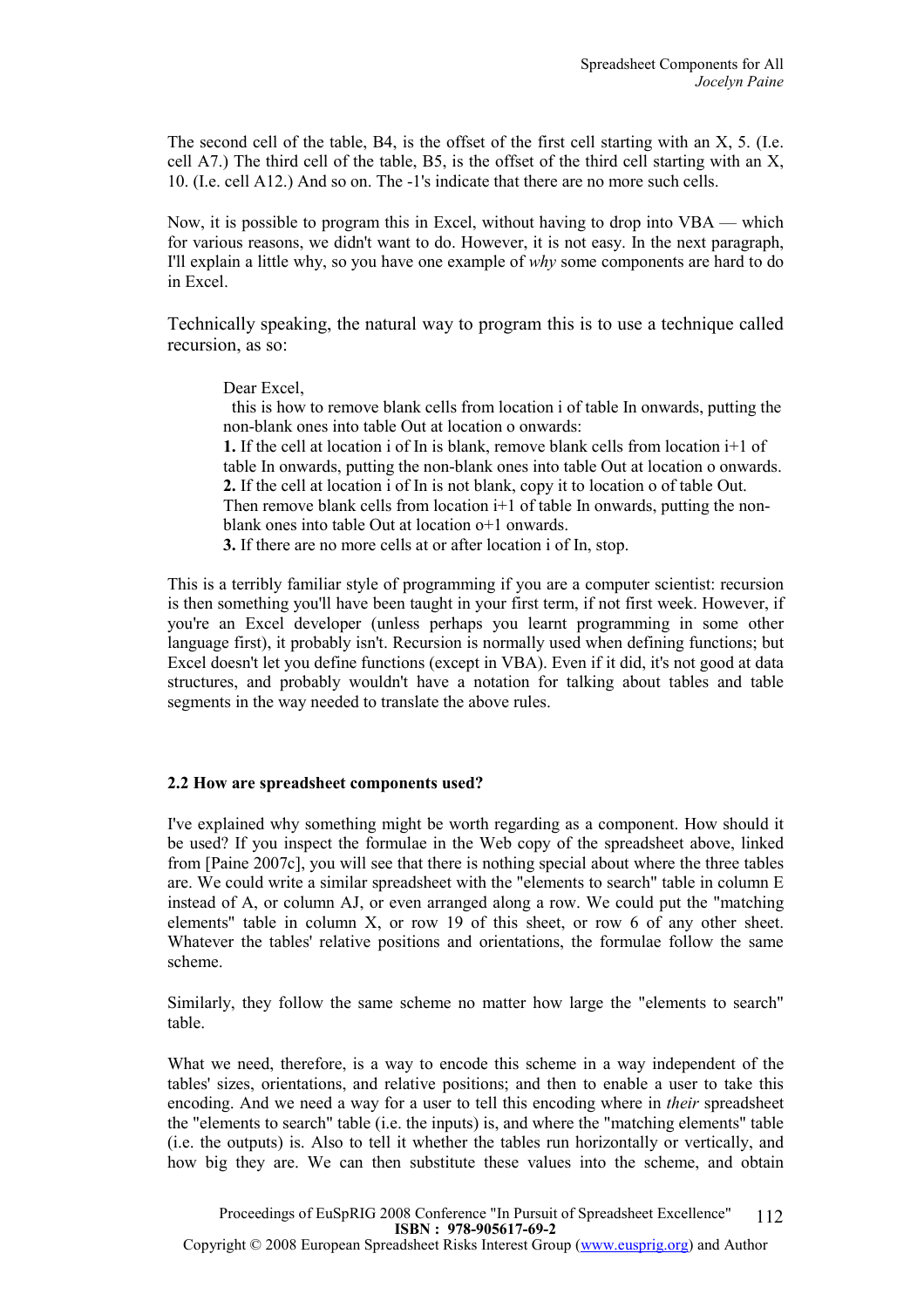formulae appropriate to their spreadsheet. All we then need is to make these formulae available as an XLS file, or something else the user can copy into their spreadsheet.

This is what the Excelsior spreadsheet generator does. I described it in earlier papers [Paine 2005; Paine, Tek, Williamson 2006; Paine 2007a]; and explain briefly in Appendix 3 in case you want to read the code examples in Appendices 1 and 2. Here, therefore, I shall just explain the basic idea.

#### 2.3 How are spreadsheet components implemented? Excelsior in a nutshell

Suppose we have the equation:

t[i] = u[i]  $*$  2

Suppose also that t and u are both groups of 5 cells. Let t be cells A1:A5, and u be cells C1:G1. Assume the square brackets signify "array indexing" or "array subscripting". (If you've programmed in any conventional languages, you'll be familiar with this.) The idea is that the index i denotes an offset from the first cell in the table being indexed. Thus, t[1] is cell A1, t[2] is cell A2, t[5] is cell A5. Similarly,  $u[1]$  is cell C1,  $u[2]$  is cell C2, u[5] is cell G1.

Then we can regard  $t[i] = u[i] * 2$  as shorthand for the equations

 $t[1] = u[1] * 2$  ...  $t[5] = u[5] * 2$ 

We can then interpret the indices in each equation as in the previous paragraph. This gives us the formulae:

 $A1 = C1 * 2$  ...  $A5 = G1 * 2$ 

This is how Excelsior works. Had I said that t was cells P77:P81, the process would have worked just as well; and it would have worked just as well if t and u held 9 or 127 elements instead of 5.

This gives us the "way to encode this scheme in a way independent of tables' sizes, positions and orientations" that Section 2.2 asked for. Components are encoded as Excelsior programs. Generating a group of cells from a component just entails inserting the user-wanted tables' sizes, positions and orientations into the program, running Excelsior over it, and sending the resulting spreadsheet to the user to copy into their own spreadsheet.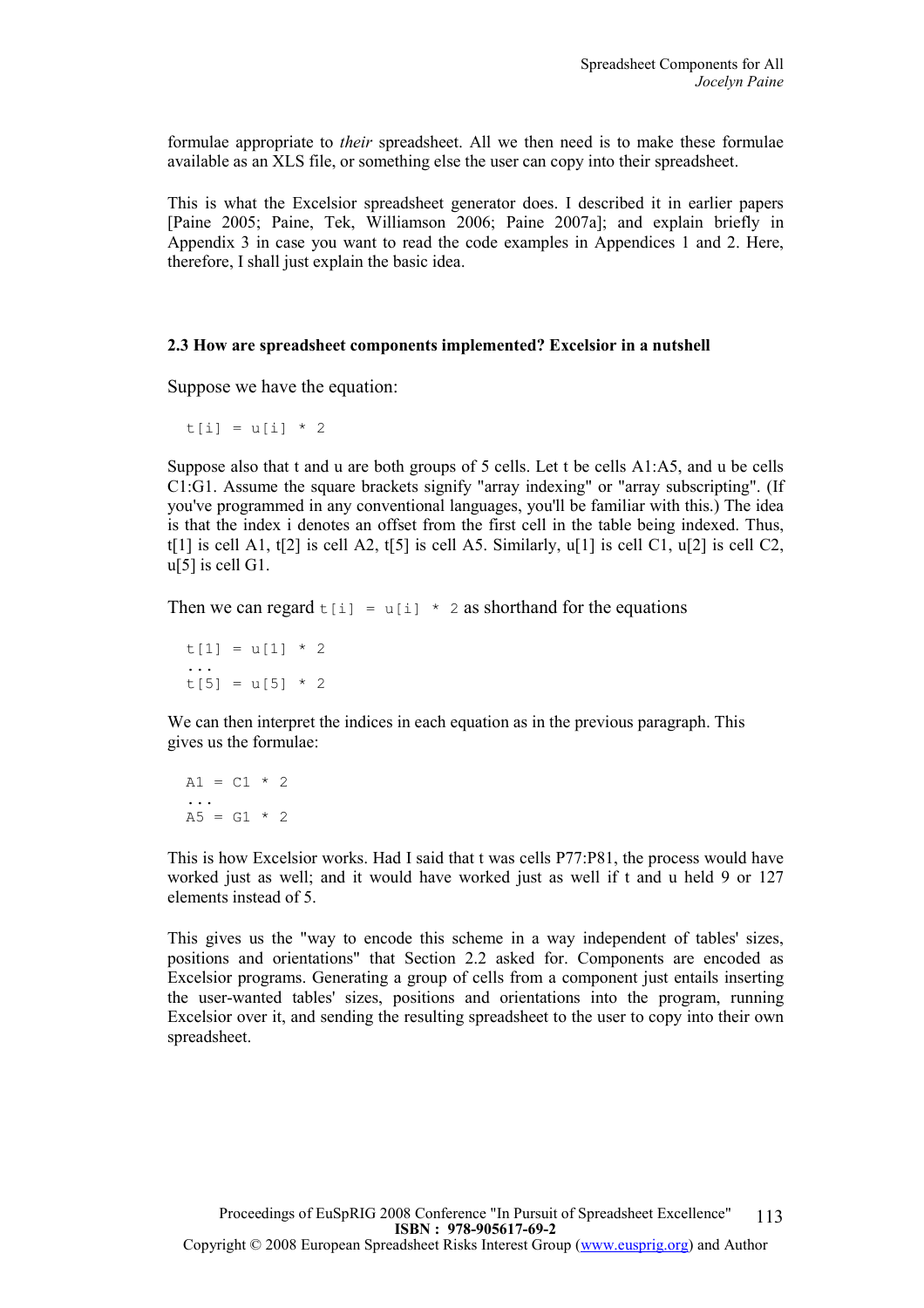## 3. IMPLEMENTATION

Because the repository is a Web site, we had to design some Web pages as an interface. These are explained next, in Section 3.1. We also had to write code on the Web server to accept inputs from the component-customisation page, run Excelsior, and send back a link to the resulting downloadable file. This is explained in Section 3.2. These sections deal with the version for Excel. Section 3.3 briefly describes how the version for Google differs.

#### 3.1 The Web pages

We designed four pages: a welcome page; the repository contents page; a page via which the user can request a component; and a download page.

## 3.1.1 The introduction page

This page welcomes the user, and explains what the repository can do for them. The underlined "contents list" in the second paragraph is a link:

#### Barking Dog Spreadsheet Parts Repository: Welcome

You are a spreadsheet developer. You are the Harry Potter of modelling: you know precisely how to model your company's business into Excel. But many Excel tasks require specialised knowledge. Some, such as statistical calculations, go badly wrong if you program them by a method that looks right but doesn't consider things such as numerical accuracy, rounding errors, and division by zero. Others, such as creating lists of dropdown menus options from bigger lists, are just plain hard.

We provide a Web-based library of parts to carry out such tasks! Just look up your needs in our contents list, and choose which part you want. Then, using a Web form, tell our server where in your spreadsheet the part should take its inputs from, and where it should put its results. WE DO THE REST! Our server will AUTOMATICALLY reshape the part to fit your spreadsheet. It will then send it as a link which you can copy into your spreadsheet using a small VBA (Visual Basic for Applications) program.

Should you be unsure about how a part works or how to use it, full documentation is available. All parts come with an example spreadsheet demonstrating usage, which you can download and try. And all parts come with fully cross-referenced documentation pages, which like the example spreadsheets, are linked from a part's contents entry.

Dougal the barking dog says WHY KEEP A DOG AND BARK YOURSELF!?!

#### 3.1.2 The contents page

This is the catalogue of components, linked from the welcome page. In our prototype, there is one component, described after the single bullet point. A real-life repository would have many more, and would provide tools for searching the catalogue. The component is the one I explained in Section 2; the underlined "here"'s are links: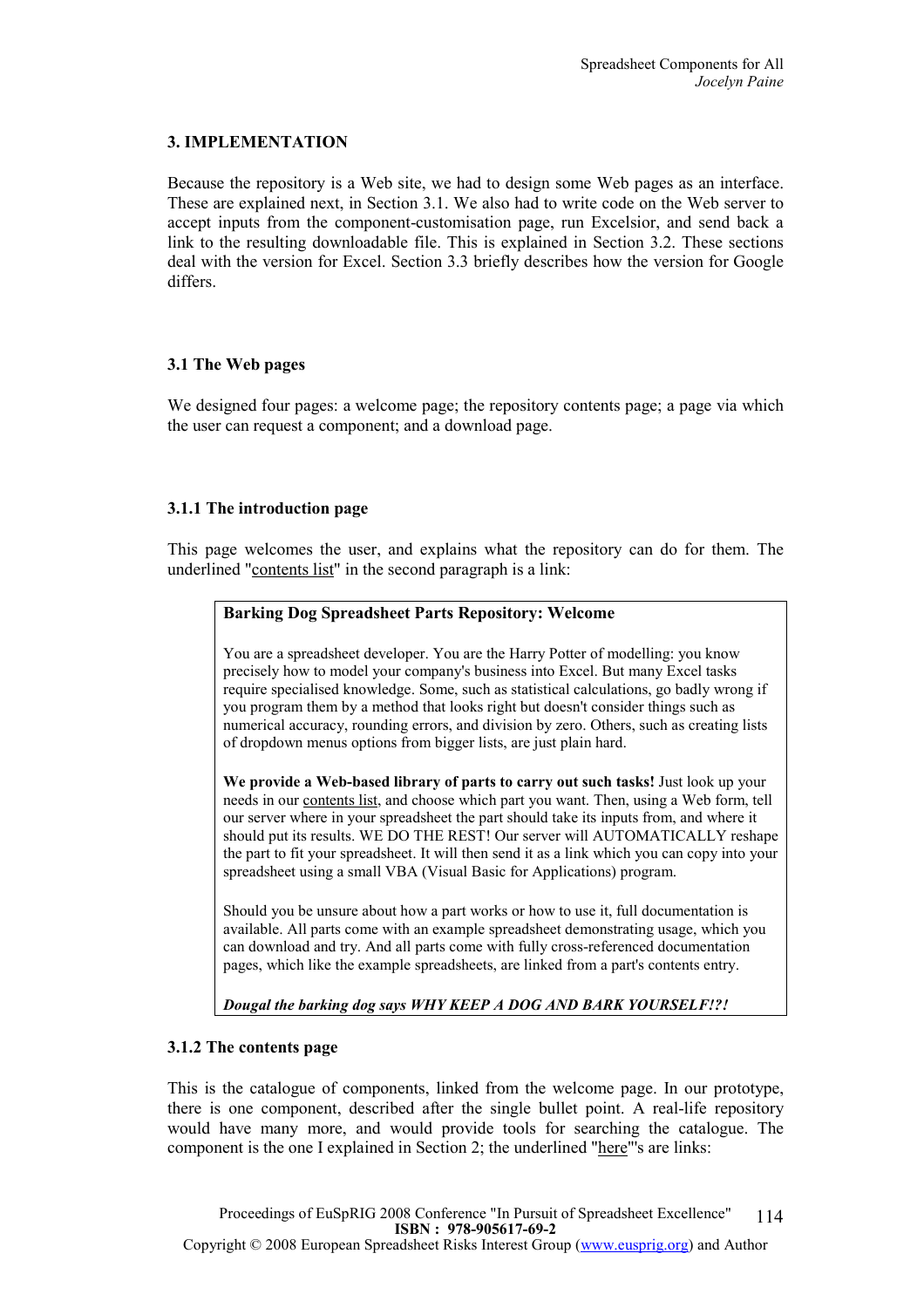## Spreadsheet Parts Repository: Contents

Filter: removes all strings not matching a pattern. This part takes an input table of strings. It removes all strings that do not match a specified pattern, placing the others in the output table. Please click here to customise and download the part. Please click here for an example spreadsheet. Please click here to read the source code and explanatory commentary.

## 3.1.3 The form-submission page

This page contains a form where the user customizes the component, and is linked from the contents page above. Customisation involves telling the repository: where the component should take its inputs (the "elements to search" table of Section 2.1) from; where it should place its outputs (the "matching elements" table of Section 2.1); where the working table, "the index" in Section 2.1, should go; and the pattern to search for.

| <b>Spreadsheet Parts Repository: Filter, Remove Non-matches</b>                                                                                                                          |                                 |                                                                                          |  |
|------------------------------------------------------------------------------------------------------------------------------------------------------------------------------------------|---------------------------------|------------------------------------------------------------------------------------------|--|
| This part takes an input table of strings. It removes all strings that do not match a<br>specified pattern, placing the others in the output table. To get a copy of the part<br>button. |                                 | customised to your own spreadsheet, please fill in the fields below and click the Submit |  |
| Pattern to match                                                                                                                                                                         |                                 |                                                                                          |  |
|                                                                                                                                                                                          |                                 |                                                                                          |  |
| Input Sheet:                                                                                                                                                                             | First input cell (top<br>left)  | Final input cell (bottom right)                                                          |  |
|                                                                                                                                                                                          |                                 |                                                                                          |  |
|                                                                                                                                                                                          |                                 |                                                                                          |  |
| Output Sheet:                                                                                                                                                                            | First output cell (top<br>left) | Final output cell (bottom<br>right)                                                      |  |
|                                                                                                                                                                                          |                                 |                                                                                          |  |
|                                                                                                                                                                                          |                                 |                                                                                          |  |
| Working Sheet:                                                                                                                                                                           |                                 |                                                                                          |  |
|                                                                                                                                                                                          |                                 |                                                                                          |  |
|                                                                                                                                                                                          |                                 |                                                                                          |  |
| Submit                                                                                                                                                                                   |                                 |                                                                                          |  |
|                                                                                                                                                                                          |                                 |                                                                                          |  |

#### 3.1.4 The "download customised component" page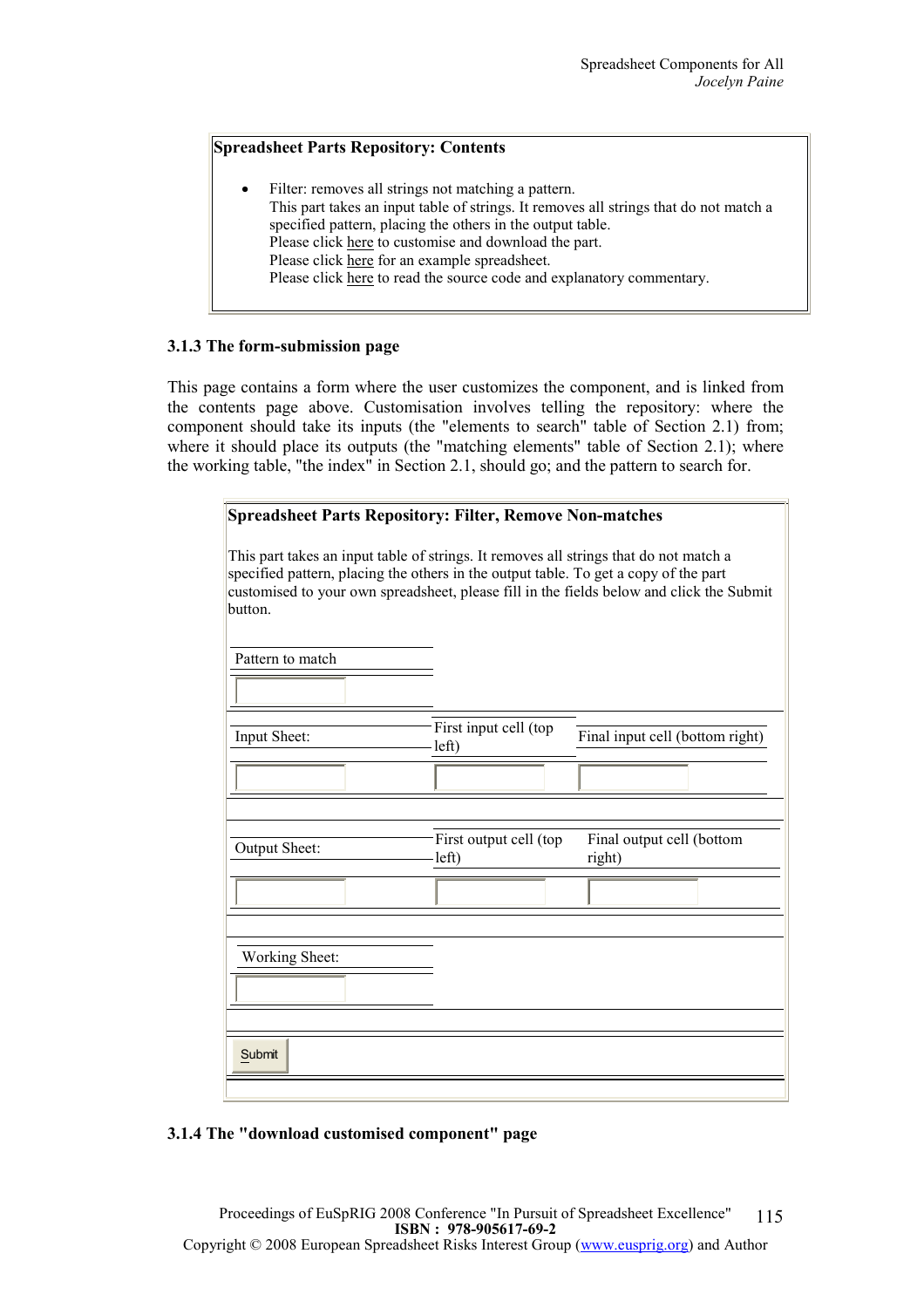The repository generates this page dynamically when the component is ready. It just contains a link to a temporary file generated by the server:

#### Spreadsheet Parts Repository: Download

Your component is ready. You can download it from here.

## 3.2 The server code

I implemented the system on my Internet Service Provider's (Mythic Beasts) machine, a fairly standard Unix box. Excelsior is written in SWI-Prolog [SWI], and fortunately, there is an SWI implementation for that machine and operating system. It can easily be called from Web scripting languages such as PHP, Perl and Python. Given these facts, implementation was straightfoward, using techniques familiar to any Web implementor. It worked as follows:

1. The user fills in the fields on the form described in the previous section and submits it. The Web browser then sends the fields' values to the Web server.

2. A script on the server, written in PHP, extracts the fields' values. From these, by some simple string manipulation, it generates a scratch file containing Excelsior statements defining the component's user-specifiable constants and cell locations. For example, the pattern to match would become a constant declaration such as constant pattern  $=$ " $X^*$ ". It appends this to the main Excelsior source file for the component. For the "Filter, Remove Non-matches" component, this is the file shown in Appendix 1. It then invokes Excelsior to compile this file.

3. By following the process described in Section 2.3, Excelsior generates a scratch text file containing the corresponding Excel formulae.

4. The server script emits a download page containing a link to this file.

5. The user downloads the file, and invokes a VBA macro to read the formulae from it into the appropriate cells of their spreadsheet.

#### 3.3 The Google version

This works similarly. The key difference is that the user nominates the Google Spreadsheet to be updated, by filling in their Google Docs details and the spreadsheet name in a form [Paine 2008b]. They must also tell the repository where the component should be placed, as in Section 3.1.3. The repository then generates the formulae as in steps 2 and 3 above, but instead of putting them into a downloadable file, it copies them directly to the Google Spreadsheet. It does so by calling Google's Spreadsheets Data API (GData) library. At the lowest level, one has to manipulate Google Spreadsheets via HTTP requests [Google a], encoding information in URLs and as chunks of XML. The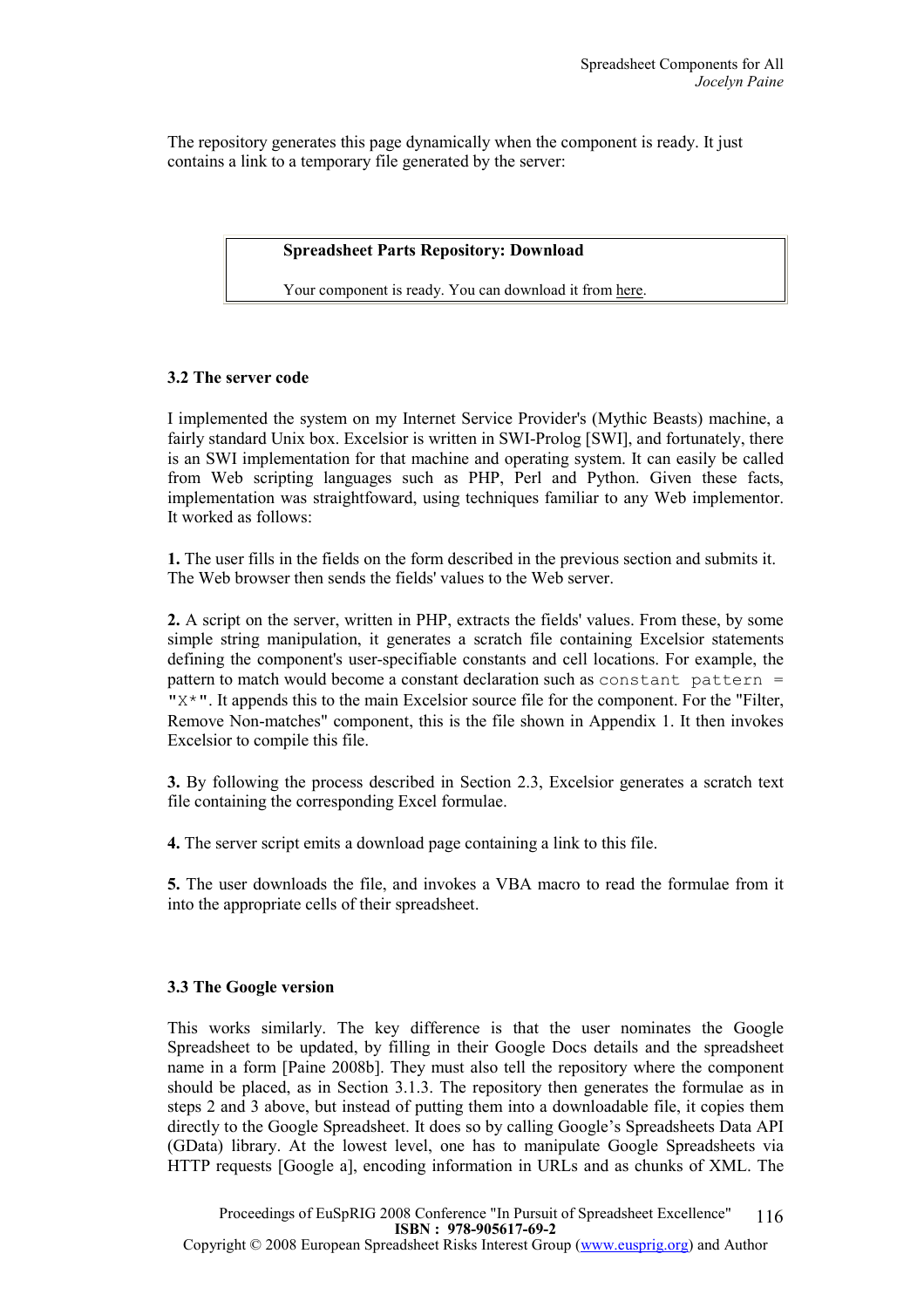GData library hides the details of these encodings, and can be used without needing to know much about them.

## 4. EVALUATION

Evaluation was just a matter of testing that the implementation worked as expected. It did. Implementation often throws up unpleasant conceptual or technical surprises, but this time there were none. I did not evaluate the interface for ease of use; that should be one line of future research, using a more realistic catalogue of components.

## 5. FURTHER WORK

The most important task is to survey users to discover which components would be most useful. Then to implement them and promote the use of tested, documented, guaranteed, free components.

We should consider the user interface. With my prototype, users must re-request a component every time they change the size, shape, or location of its inputs or outputs in their spreadsheet. Can we design a user interface that handles this, whilst remaining acceptably unintrusive? (Popping up a "Do you want to reload component?" modal window every time the user edits any cell is not acceptably unintrusive.)

One possibility is that the user define named ranges for each input and output. An acolyte process could watch these ranges, automatically regenerating the component whenever they change.

Going further, we could program a "wiring tool" with which users could draw "wiring diagrams" depicting their spreadsheets as networks of interconnected components. Although such a tool would be primarily for use with components from the repository, it would also be usable with users' own components. (I shall say more in a future paper about how these will be created.) The "wiring diagrams" could then sit besides Excel as an alternative and more structured representation of the spreadsheet. Thus by stealth we encourage users to structure their spreadsheets.

We could consider using one of the Web-based spreadsheets for demonstrating example uses of components and perhaps for delivering to Excel. This was one reason I decided to experiment with a Google Spreadsheets version. It will be, of course, useful to Google Spreadsheets users anyway. Indeed, it would sit very nicely besides Google's own repository of charts and other data visualisation aids for spreadsheets, Google Gadgets [Chitu 2008].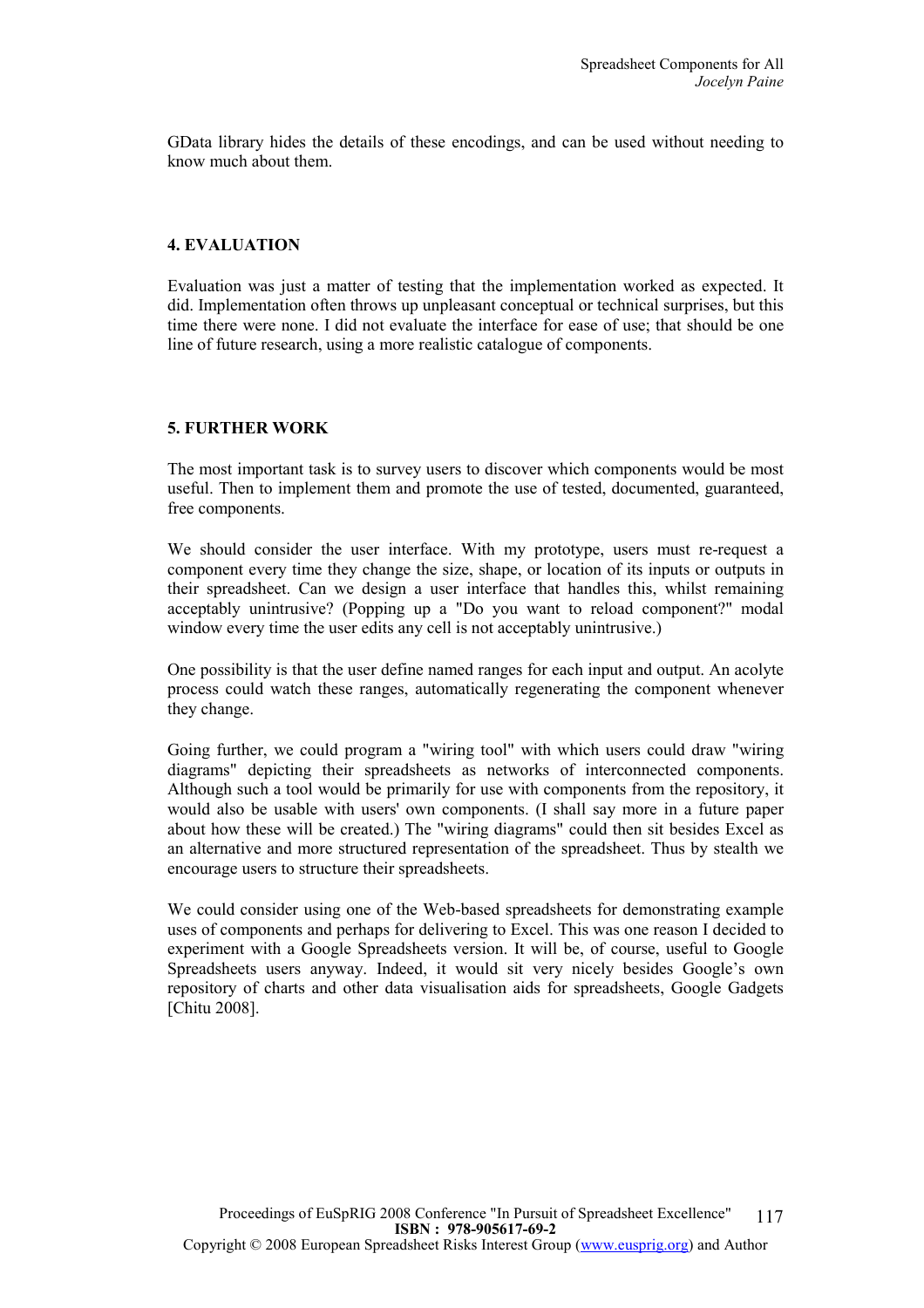## 6. CONCLUSIONS

I have prototyped a Web-based "spreadsheet component repository" from which users can copy "components" into their own Excel or Google spreadsheets. These components are collections of cells containing formulae that (in real life) would do calculations useful but too hard for many users to program. Crucially, the user can tell the repository which cells in their spreadsheet to use for a component's inputs and outputs. Because the repository stores components as "templates" (code for the Excelsior spreadsheet-generator) from which spreadsheets can be generated by parameterization, it can "reshape" the component to fit before sending it. A single component can therefore be used in many different sizes and shapes of spreadsheet.

I believe there to be two significant contributions to spreadsheet practice. Firstly, I hope to set up a spreadsheet equivalent of the high-quality numerical subroutine libraries that revolutionised scientific computing, but where instead of subroutines, the library contains "templates" for pieces of spreadsheet. This will bring to spreadsheeting the benefits that prefabrication of standardised parts brought to manufacturing.

Secondly, it seems that we can design an interface that will display spreadsheets as "wiring diagrams" for systems of interconnected components. Users may start off using this only for components downloaded from a repository. But once they are used to the idea, they may go on define and "wire in" their own components, structuring their own spreadsheets as collections of their own components. Thus, by stealth we encourage structured spreadsheets.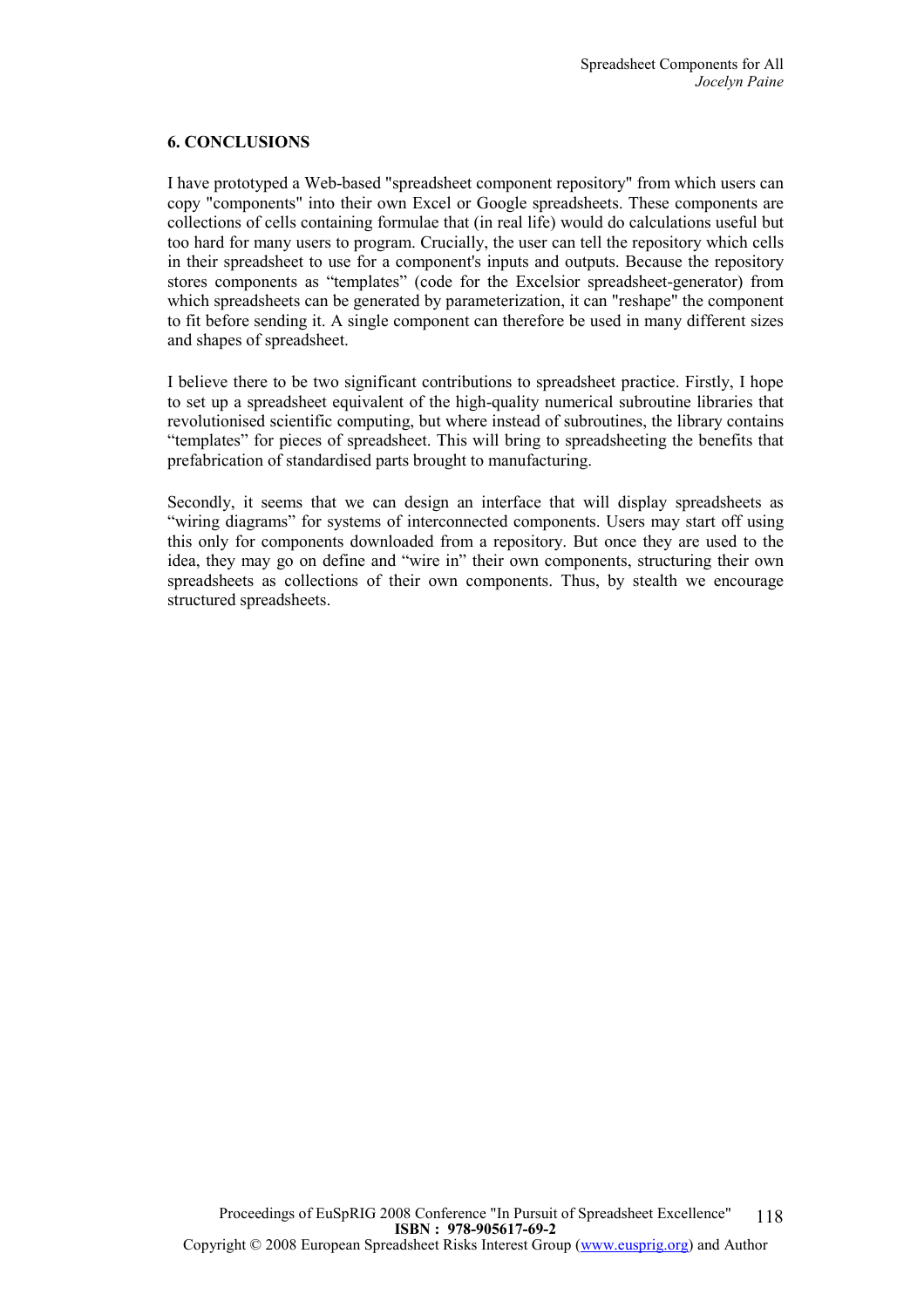#### 7. REFERENCES

Ionut Chitu. Google Spreadsheets Adds Gadgets, a Directory of Features blog posting for 19/3/2008, googlesystem.blogspot.com/2008/03/google-spreadsheets-adds-gadgets.html 1:08pm, 20/6/08.

Google a. Google Spreadsheets Data API developer's guide, code.google.com/apis/spreadsheets/developers\_guide\_protocol.html 1:07pm, 20/6/08.

Google b. Welcome to Google Spreadsheets page, www.google.com/googlespreadsheets/try\_out.html 1:10pm, 20/6/08.

NAG. How we started page, www.nag.co.uk/about\_earlyyears.asp 4:42pm, 10/4/08.

Jocelyn Paine 2005. Excelsior: bringing the benefits of modularisation to Excel. In Proceedings of EuSpRIG 2005, Greenwich, 6-8 July 2005. www.j-paine.org/eusprig2005.html 10:24pm, 11/4/08.

Jocelyn Paine 2007a. It Ain't What You View, But The Way That You View It: documenting spreadsheets with Excelsior, semantic wikis, and literate programming. In Proceedings of EuSpRIG 2007, Greenwich, 8-10 July 2007. www.j-paine.org/eusprig2007\_documenting.doc 10:24pm, 11/4/08.

Jocelyn Paine 2007b. SF story-generator - Index, www.j-paine.org/excelsior/repository/spin/index.html 8:47pm, 9/4/08.

Jocelyn Paine 2007c. Remove non-matches - Index page, www.jpaine.org/excelsior/repository/remove\_non\_matches/index.html 6:22pm, 11/4/08.

Jocelyn Paine 2008a. Spreadsheet Components, Google Spreadsheets, and Code Reuse, www.jpaine.org/dobbs/spreadlets.html 5:36pm, 18/6/08.

Jocelyn Paine 2008b. Spreadlet Demo form, www.j-paine.org/cgi-bin/google/filter\_form.py 5:43pm, 18/6/08.

Jocelyn Paine, Emre Tek, Duncan Williamson 2006. Rapid Spreadsheet Reshaping with Excelsior: multiple drastic changes to content and layout are easy when you represent enough structure. In Proceedings of EuSpRIG 2006, Cambridge, 7-9 July 2006. www.j-paine.org/eusprig2006.html 10:24pm, 11/4/08.

SWI. SWI Prolog site, www.swi-prolog.org/ 9:08pm, 10/4/08.

Gahan Wilson 1972. The Science Fiction Horror Movie Pocket Computer, in The Year's Best Science Fiction No. 5, edited by Harry Harrison and Brian Aldiss, 1972.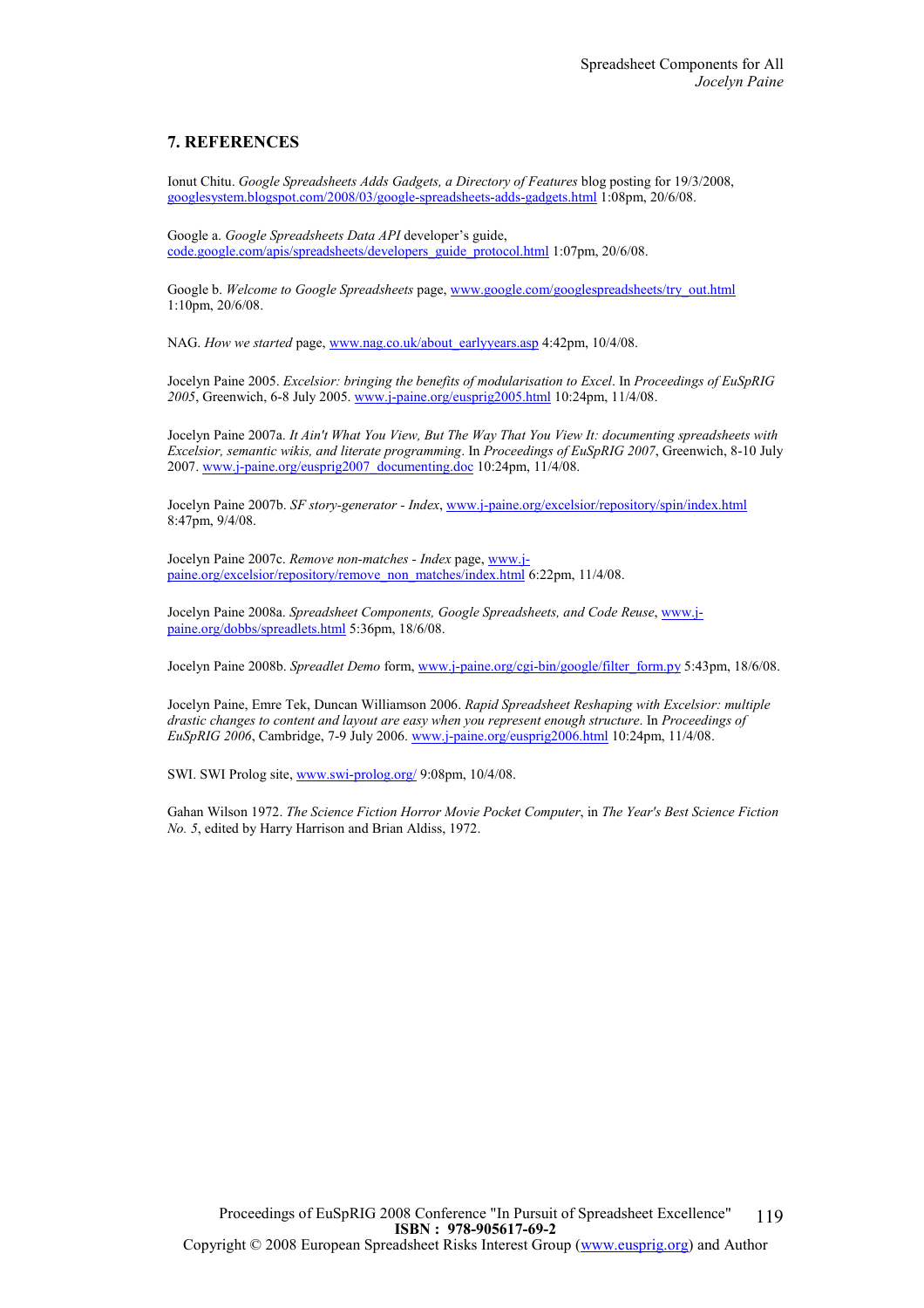#### APPENDIX 1: EXCELSIOR SOURCE AND DOCUMENTATION FOR "Filter, Remove Non-matches" COMPONENT

In the code below, the input cells are table elements to search, to be searched for occurrences of pattern.

The output cells are matching elements. matching elements[i] is the i'th element of elements to search that matches pattern, or blank if there are no more such elements.

The working cells are the  $index$ . Element the  $index[i]$  is the index of the i'th element of elements to search that matches pattern, or -1 if there are no more such elements.

```
 constant pattern. 
  table elements to search : elements base -> text.
  table matching elements : elements base -> text.
  type elements base.
  table the index : elements base -> text.
  the index [ 1 ] =if( isna( match( pattern, elements to search[all], 0 ) )
     , -1, match( pattern, elements to search[all], 0 )
      ). 
  the index [i > 1 ] =if( the index[i-1] = -1// There was no previous one, so can't be another.
       -1, if( the index[i-1] = upb(elements base)
             // Previous one was at the end of the table, 
            // so there can't be any more. 
           -1 , if( isna( match( pattern 
                           , elements to search[ (the index[i-
1]+1):upb(elements base) ]
                           \begin{pmatrix} 0 \\ 1 \end{pmatrix} ) 
 ) 
               -1 , match( pattern 
                     , elements to search[ (the index[i-
1]+1):upb(elements base) ]
                      , 0 
             ) + the_index[ i-1 ]
 ) 
 ) 
      ). 
 matching elements[i] =
    if( the index[ i ] \langle \rangle -1
      , elements to search[ the index[i] ]
      \frac{1}{2} ""
      ).
```
Proceedings of EuSpRIG 2008 Conference "In Pursuit of Spreadsheet Excellence" ISBN : 978-905617-69-2 Copyright © 2008 European Spreadsheet Risks Interest Group (www.eusprig.org) and Author 120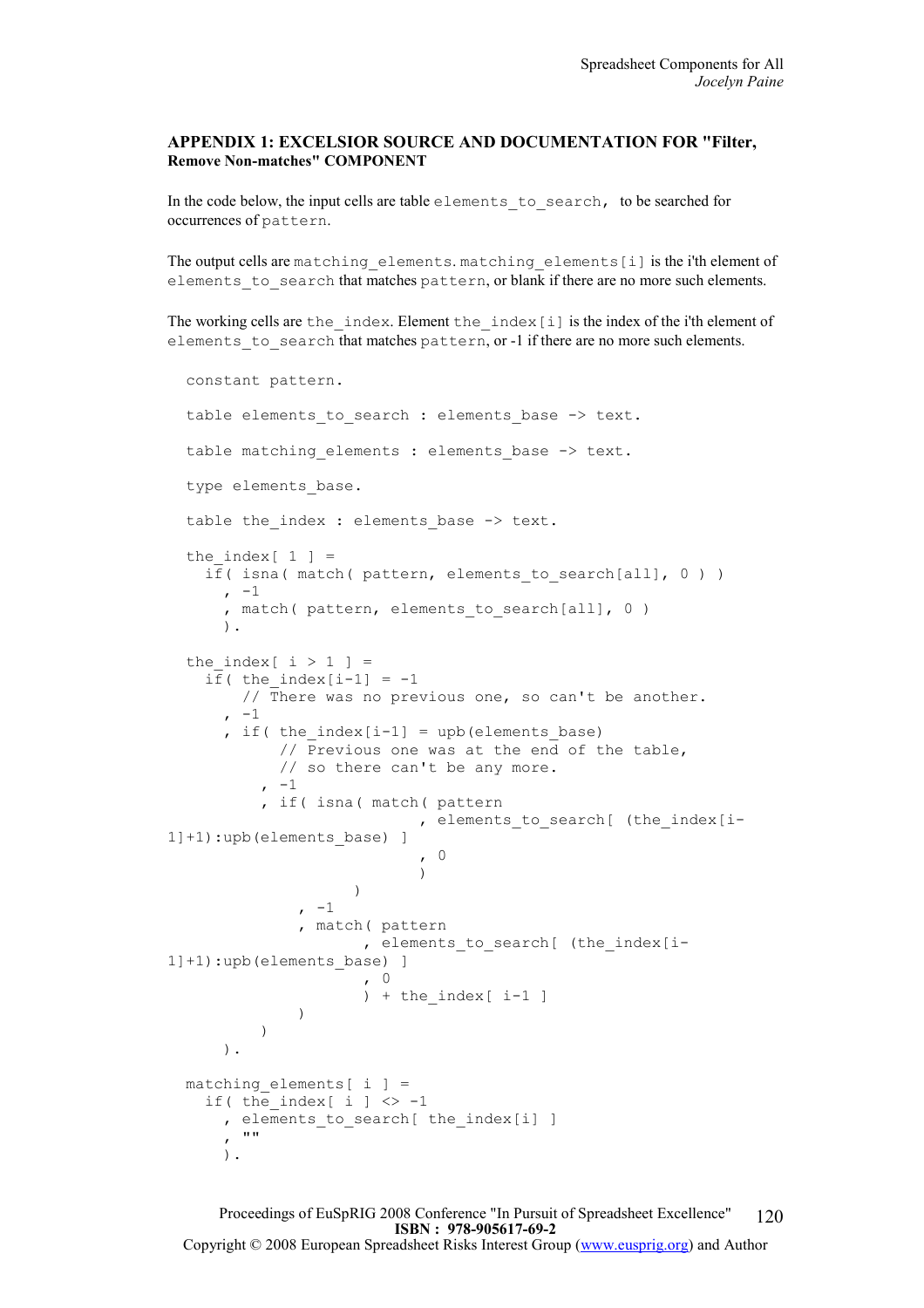## APPENDIX 2: EXCELSIOR SOURCE AND DOCUMENTATION FOR SF STORY SPREADSHEET

This Appendix is a longer example, demonstrating specification and documentation of an unusual Excel spreadsheet, one that generates science-fiction plots. The point is to show Excelsior-style documentation at work on a task that almost all readers will find unfamiliar. If the documentation makes it clear to you, it will help to show Excelsior to be a viable documentation tool.

The text below is how Excelsior's documentation engine renders the text as HTML: for details, see [Paine 2007a]. For the print copy of this paper, I have removed the links between tables since they don't show up on paper. I have also indented the code sections to make them stand out. On the Web, they would stand out anyway, because the documentation engine places them on a pale blue background. The actual HTML generated, and the spreadsheet, can be seen at [Paine 2007b].

This is an Excelsior version of the Prolog science-fiction generator at www.jpaine.org/cgi-bin/spin.php. I adapted that somewhat broadly from [Wilson 1972]. It demonstrates how recursion is possible when one thinks of tables as functions.

#### Defining the content of possible stories

The raw material from which I generate stories is a graph — that is, a network — of possible story events. The graph consists of nodes (i.e. points), and edges, which lead from one node to another.

Each edge is associated with a chunk of text. A node can have more than one edge leading from it. To generate a story, we start at node 0 and select, at random, one of the three edges leading from it. The text associated with the selected edge becomes the first few words of the story.

Every edge leads to a node; and so the edge selected from node 0 will too. To generate the rest of the story, we repeat the above process with that node; and we simply continue following edges and using their associated text until we arrive at a node from which no edges lead.

#### Representing the graphs in Excel

#### Nodes: table node\_nos

I represent each node by an integer, starting at 0. The data stored in this version of the spreadsheet has nodes numbered from 0 to 42:

type node base =  $0:42$ . I'm going to set up a table that lists the edges leading out of each node. To make it easier to read, I'll put it next to a table that shows all the node numbers — i.e. the n'th element of the table is just n:

```
table node nos : node base -> general.
```

```
node nos[n] = n.
```
#### Edges: table out\_edges

Now I'll define the edges that lead out of each node. For each edge, I need to store its text, and the number of the node it leads to. I must do so in a way that makes it easy to count the edges, and to randomly select one of them, and to find the node it leads to.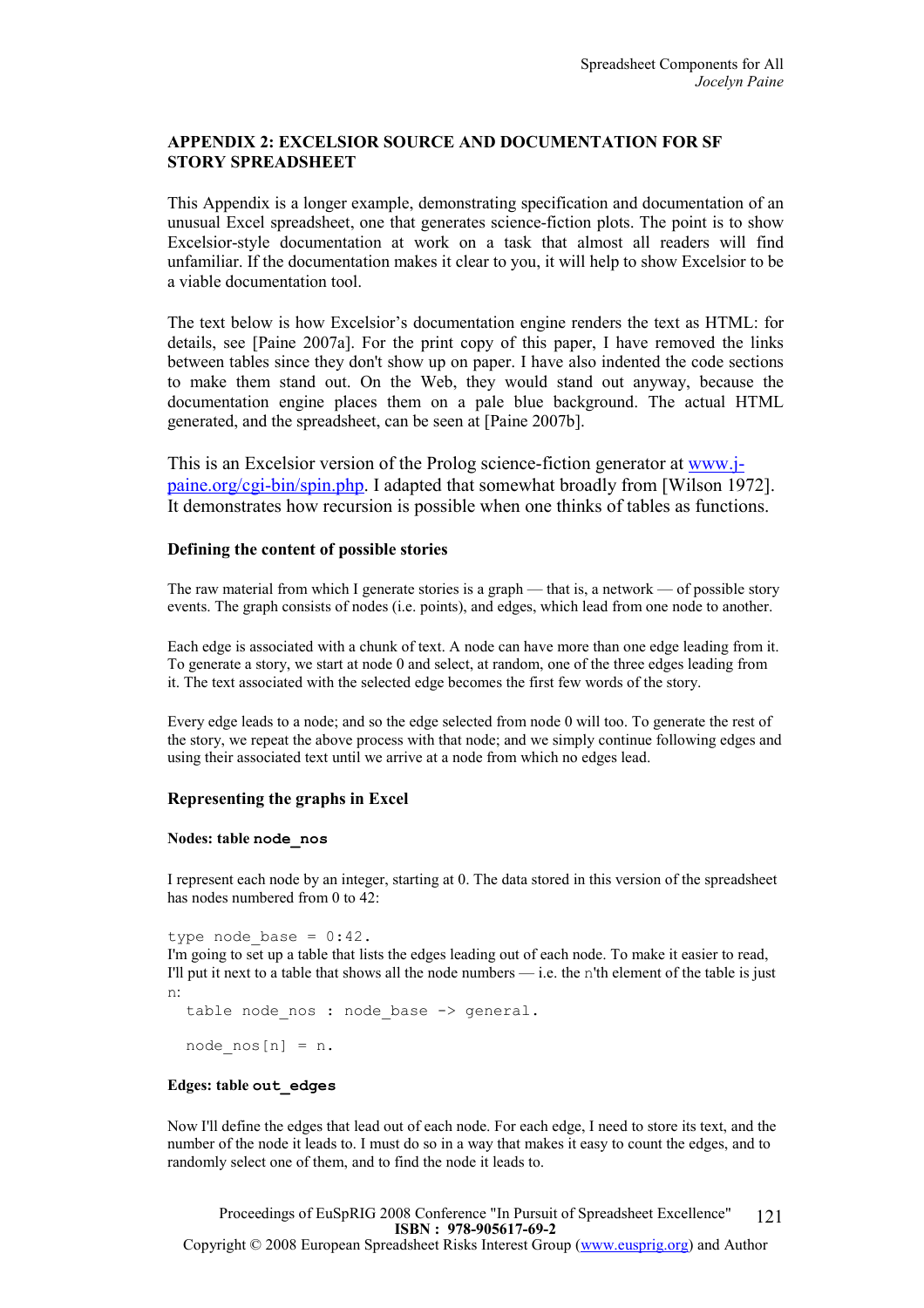It must also be easy to type new text and node numbers when defining the story data.

Because Excel's string-handling is rudimentary, I decided to store the text of an edge and the number of the node it leads to in separate but adjacent cells, rather than in one cell which would have to be chopped apart to get these components. So each edge is two cells, text followed by a destination number. I'll store all the edges for a node in the same row, so that a row becomes a sequence of Text DestinationNodeNumber cell pairs. This way, if I generate a random number to indicate an edge, it's easy to get the corresponding text and destination node number.

So I want a two-dimensional table, whose first dimension is node number, and whose second dimension is edge data:

```
type out edges base = 0:12.
```
table out edges : node base out edges base -> general. This will contain the story data. I've put the data at the end of this file; to show you how it works, here are the first few lines:

```
// out edges[0,0]="Earth".
  // out^-edges[0,1]=1.
  // out edges[0,2]="Mars".
  // out\_edges[0,3]=1.
   // out_edges[0,4]="Planet 9 of Alpha-Centauri". 
 // out^-edges[0,5]=1.
 // out edges[1,0]="is used as the cue ball in a game of galactic
bar-billiards". 
 // out edges [1, 1]=2.
  // out_edges[1,2]="falls toward the Sun". 
 // out\_edges[1,3]=2.// out edges[1,4]="falls toward a black hole".
  // out^-edges[1,5]=2.
```
#### Counting the edges: table out\_edge\_count

As already mentioned, to generate a story, we pick the start node, randomly select an edge leading from it, output the associated text, and repeat with the edge's destination node.

To do the random selection, I use the Excel function rand(), asking it to generate a number between 0 and the number of edges minus 1. It turned out to be convenient to simplify the formula by calculating this number of edges in an auxiliary table:

```
table out edge count : node base -> general.
out edge count[ n ] = count( out edges[n, 0:12] ).
```
#### The generated story

I'll explain what I did as though the story is being generated over a sequence of timepoints, with the first node generated at time 0. Let's have 100 timepoints altogether:

type story base =  $0:99$ . The core of this representation will be the node number selected at each timepoint.

#### Story nodes: table story\_node\_nos

```
table story node nos : story base -> general.
```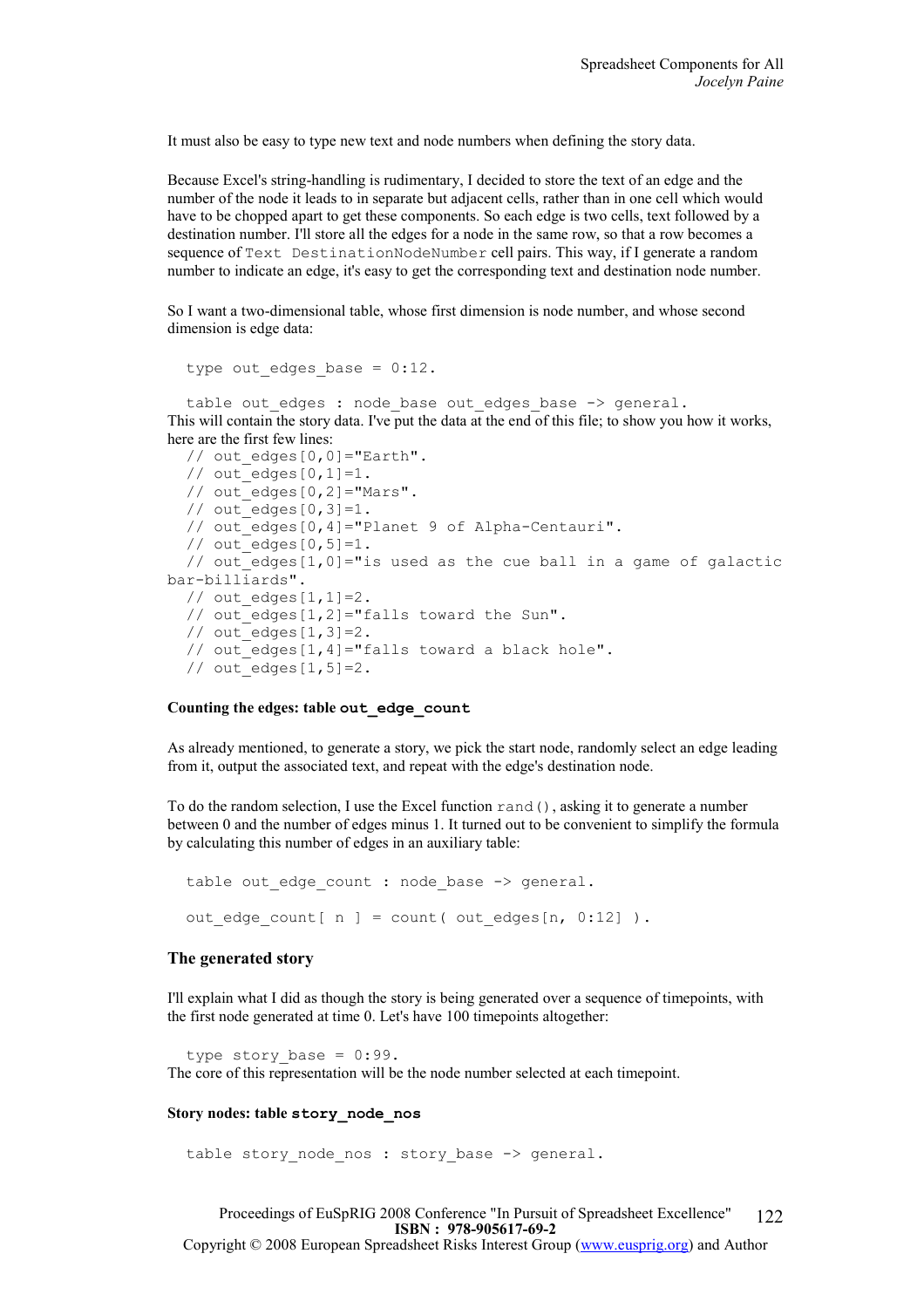We start with node number 0, at time 0:

story node nos[ 0 ] = if( go[1] = 'Recalculate', 0, 0 ). (The reference to table go enables the user to force generation of a new story by selecting from a dropdown at the top of the spreadsheet.)

For the remaining timepoints, the story node at time  $t$  will be the node to which the edge selected at time t-1 leads:

```
story node nos[ t>0 ] = story out edge destination node no[ t-1].
```
#### Story destination nodes: story\_out\_edge\_destination\_no

The right-hand side of that equation introduces a new table which holds the number of the node selected at each time:

```
table story out edge destination node no : story base ->
general.
```
I'll define this in terms of an auxiliary index. Recall that I've stored a node's out-edges in a row, as pairs of cells: Text DestinationNodeNumber Text DestinationNodeNumber Text DestinationNodeNumber ...

Suppose we have selected pair number  $\pm$ :  $\pm$  is 0 for the first pair, and so on. Then the  $\pm$ 'th pair's text is offset by  $\pm \times 2$  from the first cell in this row. The  $\pm$ 'th pair's destination node number is offset by  $i \times 2 + 1$ .

So now suppose that we have a table story\_out edge index, giving the value of this i at time  $t$ . Then we can say that:

```
// story out edge destination node no[ t ] =
  // offset( out edges[0,0], story node nos[ t ],
story out edge index [t \t +2+1).
```
#### When we crash into the end of the story

Note that I've commented out the above equation. The one I'm actually using is this:

```
story out edge destination node no[ t ] =
    if( story out edge index \left[t\right] t \left[2 \right] -1
      , offset( out edges[0,0], story node nos[ t ],
story out edge index[ t ]*2+1 )
       , -1 
        ).
```
It's as above, but returns -1 if the index is -1. I'm using this to handle the case where I've run out of story nodes — i.e. after coming to a node with no out-edges. It's important to deal with such cases, otherwise we'll end up with cellsful of #REF's.

#### The index: table story out edge index

This is where the random edge selection happens. The index of the out-edge selected at time t is - 1 if there are no edges, otherwise it's a random number between 0 and the number of edges minus 1:

table story out edge index : story base -> general.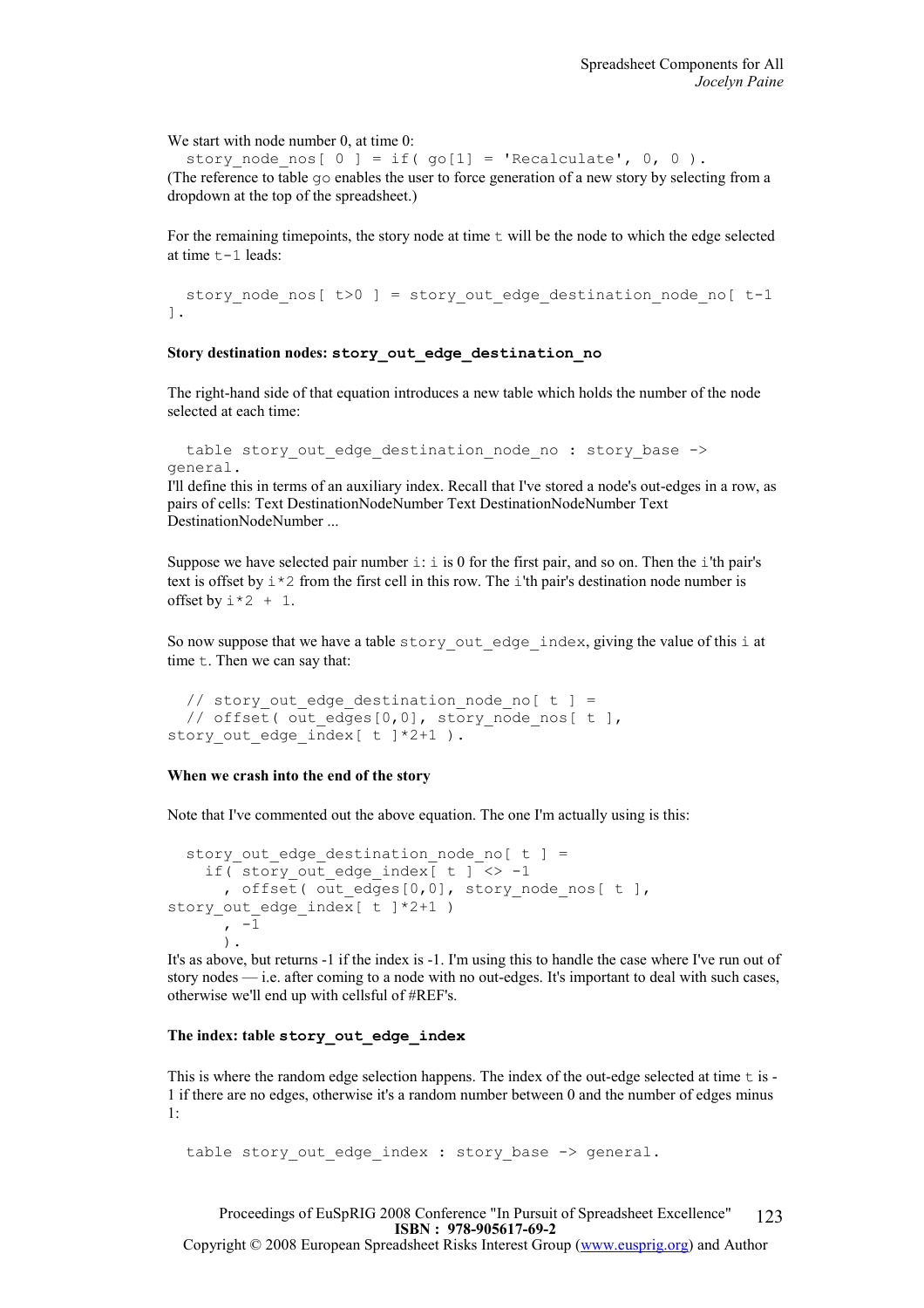```
story out edge index[t ] =
  if( story out edge count[ t ] > 0, floor(rand() \overline{\star} story out edge count[ t ], 1 )
    , -1 ).
```
Note that 'rand' is better than 'randbetween', because the latter requires the Excel Analysis ToolPak to be loaded. Thanks to Alice Campbell for pointing out this improvement.

#### The out-edge count: table story\_out\_edge\_count

I used an auxiliary table to get the number of out-edges at time t. It's just the number of out-edges for the corresponding node, or -1 if we've run out of story so the node is -1:

```
table story out edge count : story base -> general.
story out edge count [t] =if( story node nos[ t ] \le -1
    , offset( out edge count[0], story node nos[ t ], 0 )
     , 0 
     ).
```
#### The text associated with an out-edge: story out text

This uses the index of the selected out-edge, as explained earlier, to get the edge's text:

```
table story out text : story base -> general.
  story out text[ t ] =
    if( story out edge index[ t ] \langle \rangle -1
      , offset( out edges[0,0], story node nos[ t ],
story out edge index[ t ]*2 )
       , -1 
       ).
```
#### The output: table story\_node\_text

This appears near the top of the spreadsheet and is held in the table story node text:

```
table story node text : story base -> text.
It's a copy of story out text, cleaned up to display blanks after we've hit the end of the
story: 
  story node text[ t ] =
     if( story_out_text[ t ] <> -1 
      , story out text[ t ]
      , " ) & 
    if( and(t = upb( story_base)
             , story_out_edge_count[ t ] > 0 
 ) 
        " ... NO SPACE TO CONTINUE!"
, \mathbb{R}^n ).
```
The second if appends a suitable message if we're about to run off the end of the table.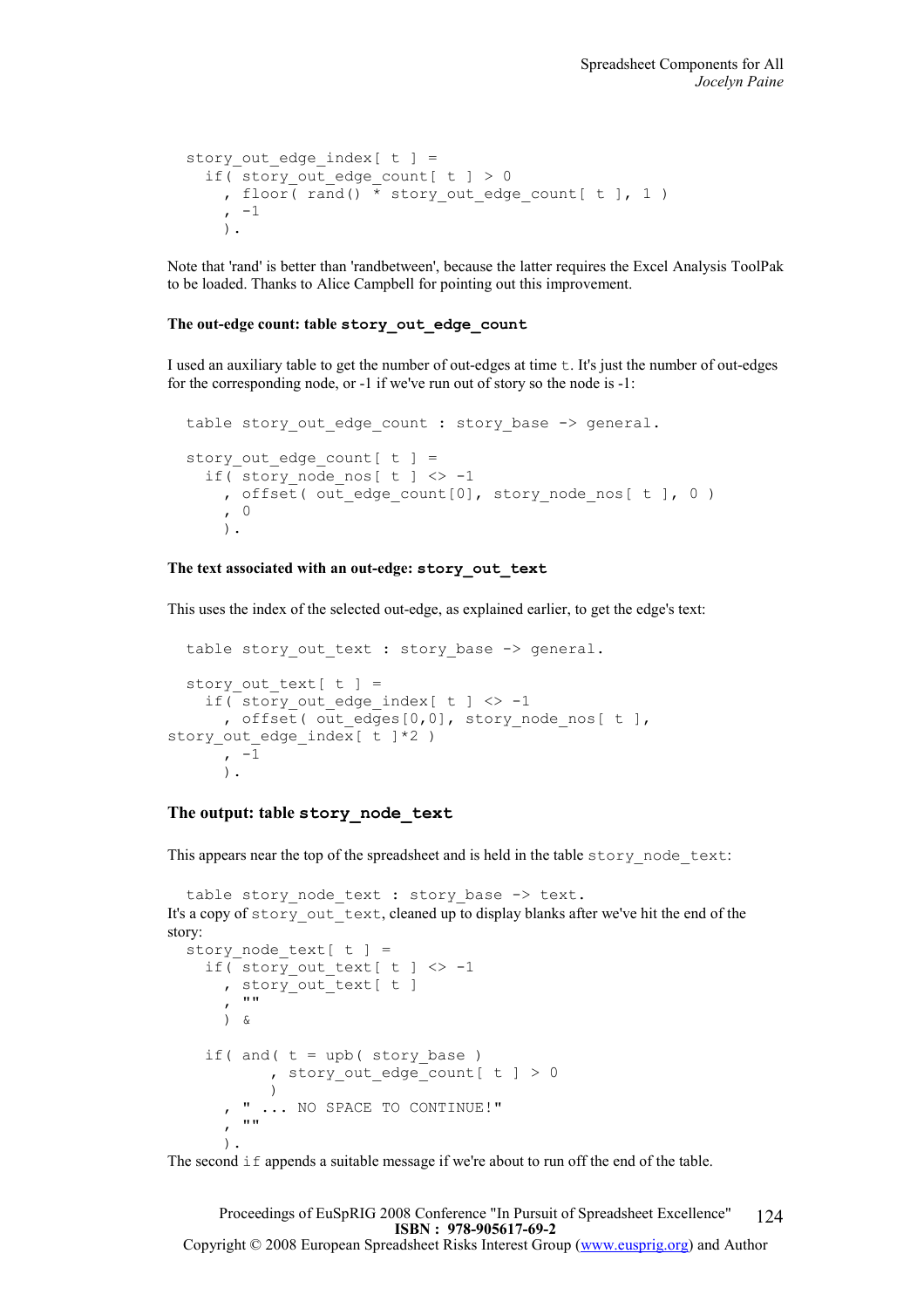#### Forcing recalculation

As explained above, this forces recalculation. In the layout, I've attached a dropdown to this table.

```
table go : - > general.
```
#### Layout

```
 layout( 'Spin' 
            , rows( \lceil skip(1,2) ]
                      , [ 'Story', 'Recalculate' ] 
                     , [ story node text as y, as( go, y, ['Recalculate']
) ] 
                      , [ skip(1,2) ] 
                      , heading 
                     , [ story node nos as y
                       , story out edge count as y
                        , story_out_edge_index as y 
                       , story out edge destination node no as y
                        , story out text as y
design and the control of the property of the state of the state of the state of the state of the state of the
                     , [ skip(1, 2) ]
                      , heading 
                     , [ node nos as y
                        , out_edges as yx 
                       , out edge count as y
design and the control of the property of the state of the state of the state of the state of the state of the
 ) 
            ).
```
#### Story data

```
out edges [0,0]="Earth".
  out edges[0,1]=1.
  out edges [0, 2] = "Mars".
  out edges[0,3]=1.
   out_edges[0,4]="Planet 9 of Alpha-Centauri". 
  out edges[0,5]=1.
  out edges[1,0]="is used as the cue ball in a game of galactic
bar-billiards". 
 out edges[1,1]=2.
  out edges[1,2]="falls toward the Sun".
  out edges[1,3]=2.
  out edges[1,4]="falls toward a black hole".
  out edges[1,5]=2.
  out edges[1,6]="is struck by a comet".
  out edges[1,7]=2.
  out edges[1,8]="is invaded by nasty aliens".
   ... etc. 
  out edges [28,0]=".
  out edges[28,1]=-1.
   out_edges[28,2]="and". 
  out edges [28,3]=22.
  out\_edges[42,0] = "42".
```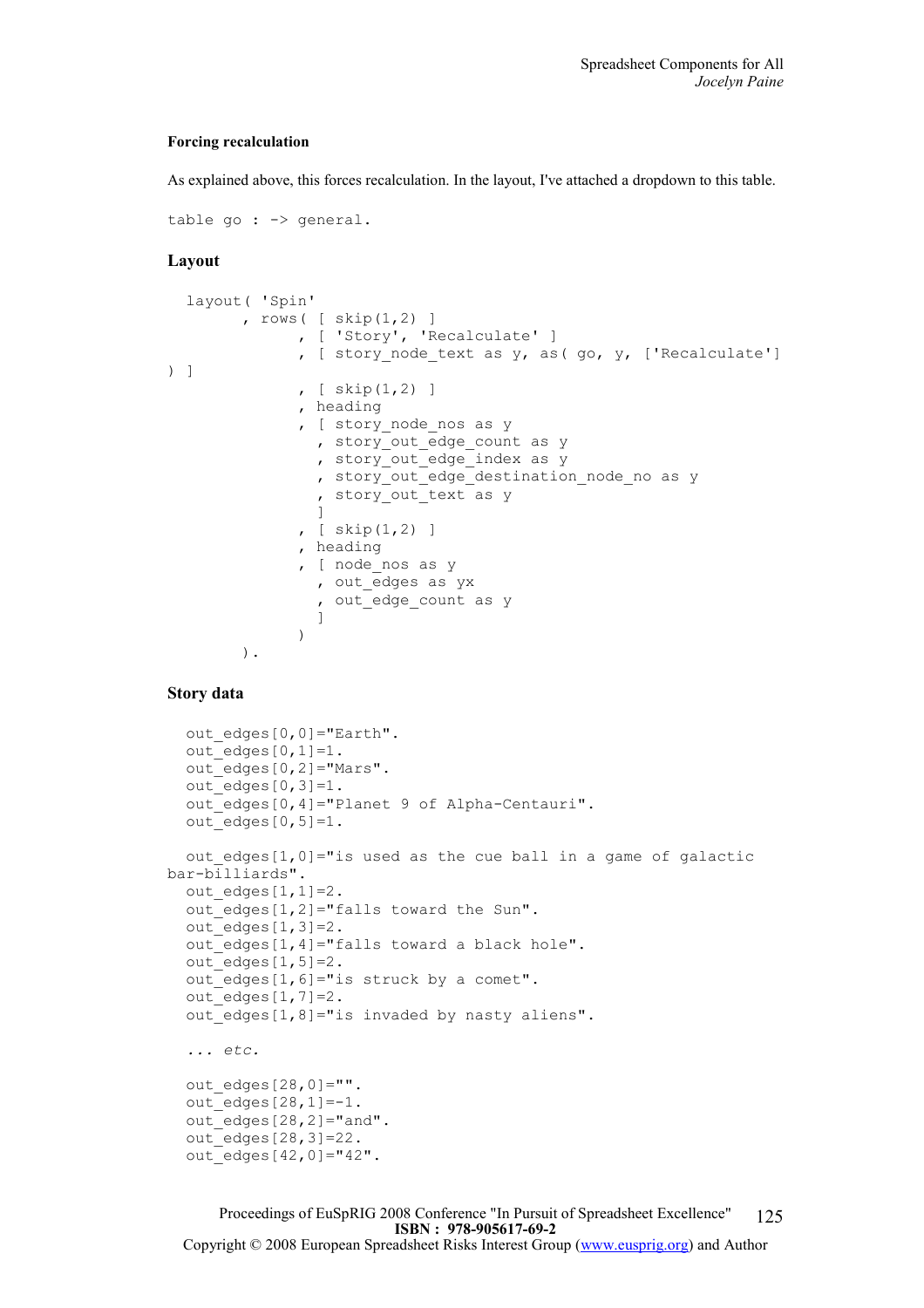out edges $[42,1]=13$ .

## APPENDIX 3: THE EXCELSIOR LANGUAGE

This Appendix explains just enough of the Excelsior language for you to make sense of Appendices 1 and 2.

Excelsior describes spreadsheets as sets of equations between groups of cells called tables. The Excelsior compiler reads program files containing the equations and generates an Excel spreadsheet by translating each equation into one or more formulae.

As well as equations, a program can contain constant declarations, type declarations, table declarations, and layout descriptions. The program's meaning is independent of their order. Programs are free format; statements end with a full stop; and Excelsior recognises  $/*$  to  $*/$  as block comments and  $//$  as end-of-line comments.

Each equation has a left-hand side and a right-hand side. The right-hand side is an Excel formula, except that instead of cell references, it contains Excelsior table references. It can also refer to declared constants. The left-hand side is a reference to a table element. To translate the equation, Excelsior rewrites the right-hand side, replacing table references by cell references, and constants by their values. It then places the formula into the cell denoted by the left-hand side.

Excelsior calculates cell positions from layout statements, each of which depicts a sheet as a grid of tables. In the example below, there is one layout statement, depicting sheet Demo.

The following contrived program illustrates this:

```
 constant two = 2. 
          // An uninteresting constant. 
 constant hundred = 100. 
          /* A bigger constant. */ 
type span = 1:4.
table nums: span -> general.
          // I'll put numbers 
          // in here. There'll be 4, because 
          // 'span' is 1:4. 
table strings: span -> text.
          /* I'll put messages in here. */ 
nums[1] = two.strings[1] = "Two = " & two &".nums[2] = two * nums[1].strings[2] = "Twice two = " & nums[2] & ".".
nums[3] = len( strings[2]).
strings[3] = "Length of above text = " & nums[3] & ".".
nums[4] = sum(nums[1], nums[2:3], hundred, 250.12+249.88).
```
Proceedings of EuSpRIG 2008 Conference "In Pursuit of Spreadsheet Excellence" ISBN : 978-905617-69-2 Copyright © 2008 European Spreadsheet Risks Interest Group (www.eusprig.org) and Author 126